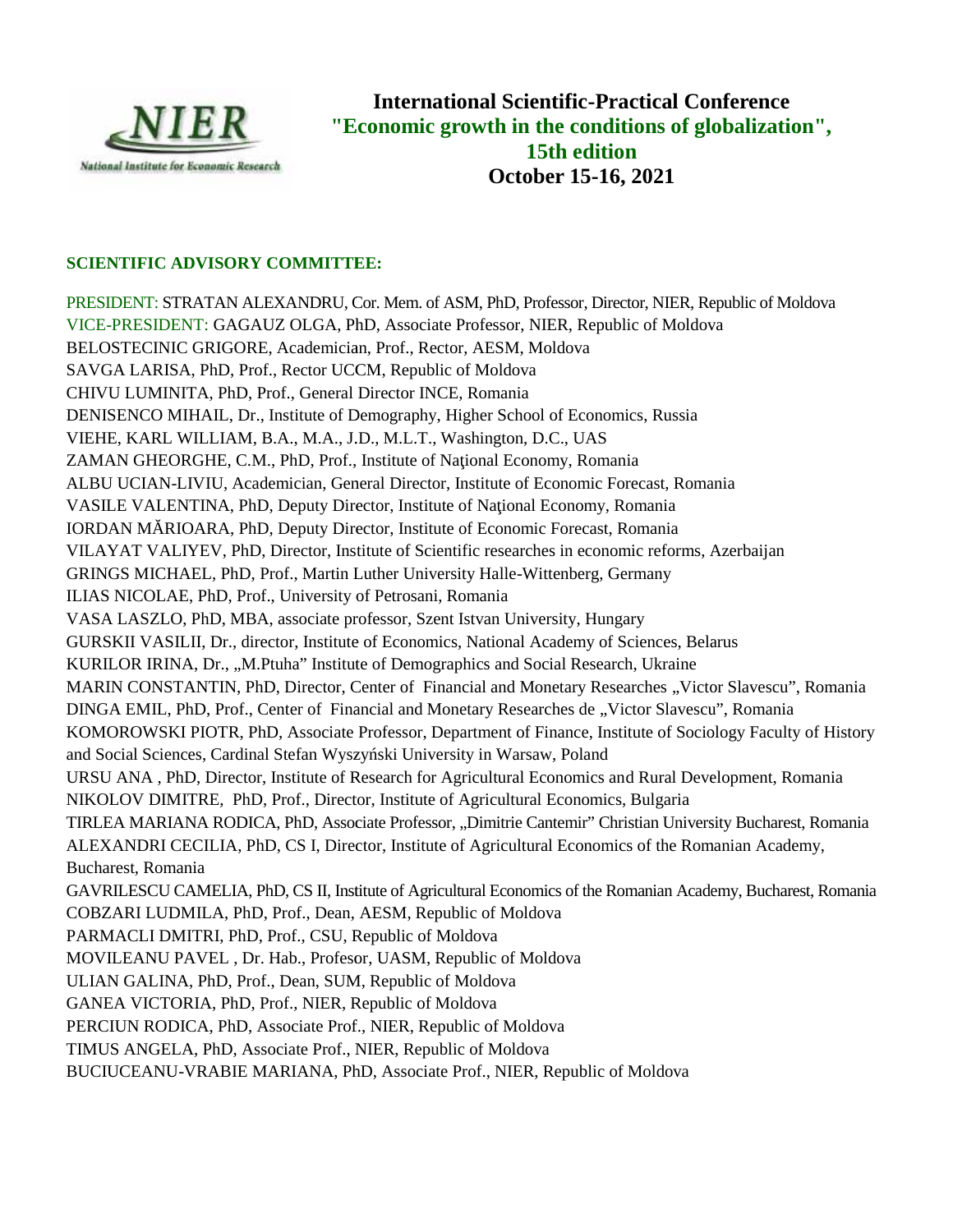### **ORGANIZATION COMMITTEE:**

PRESIDENT: STRATAN ALEXANDRU, Cor. Mem. of ASM, PhD, Professor, Director NIER VICE-PRESIDENT: TIMUS ANGELA, PhD, Associate Prof., NIER GAGAUZ OLGA, PhD, Associate Prof., Vice-Director NIER POPA NICOLAE, Deputy Manager, NIER, PERCIUN RODICA, PhD, Associate Prof. BAJURA TUDOR, PhD, Prof. IORDACHI VICTORIA, PhD, Associate Prof. COLESNICOVA TATIANA, PhD, Associate Prof. NOVAC ALEXANDRA, PhD, Associate Prof. BORDIAN ELENA, Director, TSRL VINOGRADOVA NATALIA, PhD, Associate Prof. IANIOGLO ALINA, PhD POPA VIORICA, PhD IATISIN TATIANA, scientific researcher LUCASENCO EUGENIA, scientific researcher CIOBANU MIHAIL, PhD Stud. CRISMARU MARIANA, scientific researcher BIRCA VALENTIN, EC SANDULESCU ALEXANDRU, designer BIRCA IULITA, Editor-in-Chief EC

### **CONFERENCE SECTIONS**

| <b>SECTIONS</b>                                          | <b>CONTACT PERSONS</b>              |  |
|----------------------------------------------------------|-------------------------------------|--|
| <b>Section 1</b>                                         | Iatisin Tatiana                     |  |
| Entrepreneurship, improving competitiveness and          | tatianaiatisin@yahoo.com            |  |
| strategies to relaunch national economies                | tel.: 068844409, (+373 22) 50 11 10 |  |
| <b>Section 2</b>                                         | Lucasenco Eugenia                   |  |
| Increasing the resilience of the agricultural sector and | eugenia_lucasenco@yahoo.com         |  |
| rural economy                                            | tel.: 069523029, (+373 22) 50 11 35 |  |
| <b>Section 3</b>                                         | Popa Viorica                        |  |
| Circular economy, digitization and finance               | violin_s@yahoo.com                  |  |
|                                                          | tel.: 079979997, (+373 22) 50 11 06 |  |
| <b>Section 4</b>                                         | Ciobanu Mihail                      |  |
| Socio-economic inequalities and vulnerabilities in the   | ciobanu.mihail.s@gmail.com          |  |
| context of current challenges                            | tel.: 069806129, (+373 22) 50 11 04 |  |
| <b>Section 5</b>                                         | Crismaru Mariana                    |  |
| Migration and demographic change: an                     | mariana_mascautan@yahoo.com         |  |
| interdisciplinary approach                               | tel.: 079455425, (+373 22) 50 11 08 |  |

### **IMPORTANT**

| <b>Receiving abstracts (250 words)</b>                 |                   |
|--------------------------------------------------------|-------------------|
| It includes:                                           |                   |
| - title of the report;                                 |                   |
| - name and surname of the author;                      | 15 June 2021      |
| - scientific degree; the institution;                  |                   |
| - summary of the report (topicality, purpose, research |                   |
| methods, results);                                     |                   |
| e-mail, phone number.                                  |                   |
| <b>Notification of acceptance</b>                      | 30 June 2021      |
| The report in extenso                                  | 30 September 2021 |
|                                                        |                   |